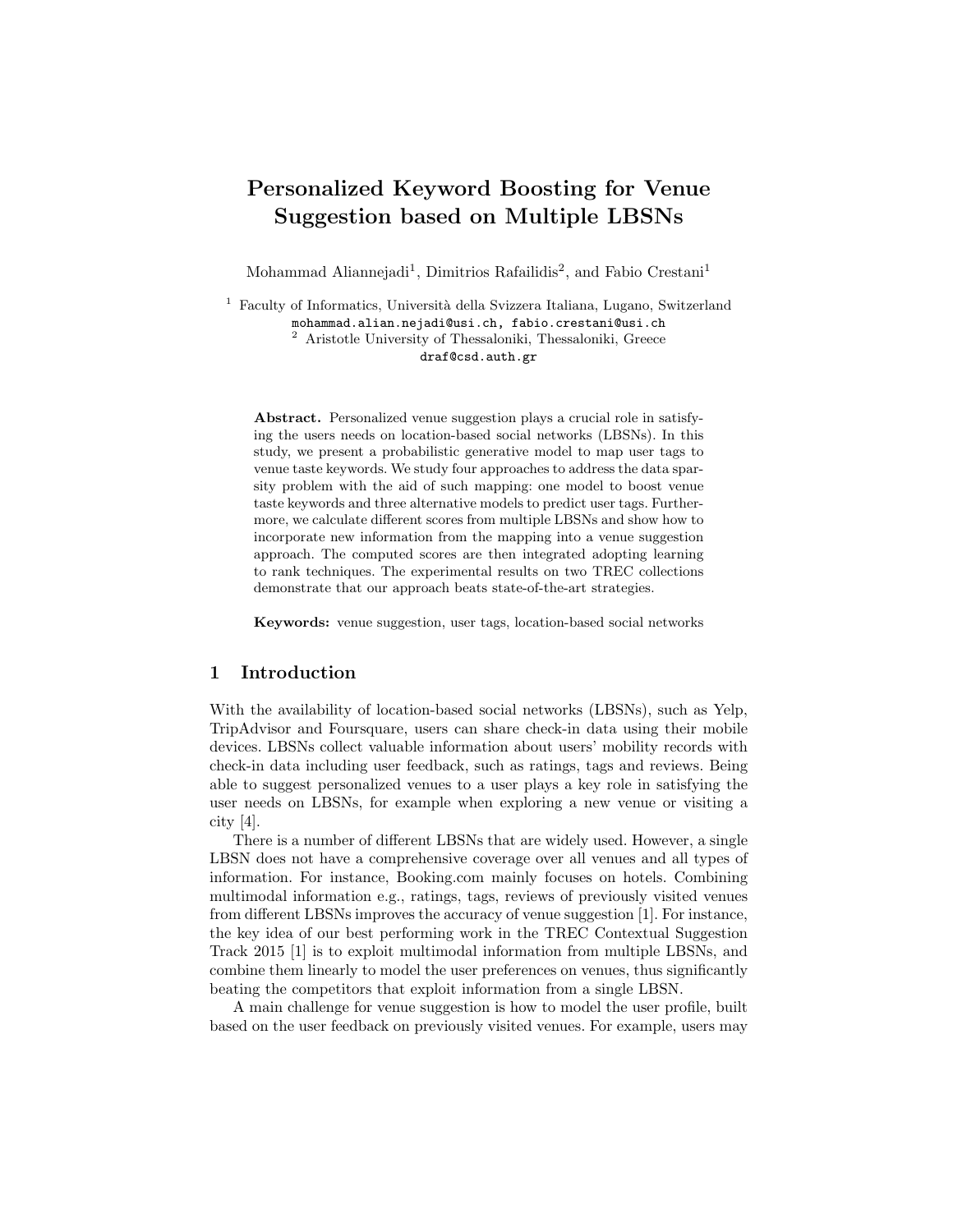annotate a venue with predefined tags; even though the tag assignments are very sparse, tags contain valuable information which is worth exploiting when building user profiles. Relevant studies propose to model user profiles and generate recommendations based on the similarity between the user preferences and the venues' descriptions and categories [16]. Other studies leverage the opinions of users about a venue based on online reviews [2]. Some LBSNs, such as Foursquare, extract keywords from users' reviews. We refer to them as venue taste keywords. Another challenge for venue suggestion is how to calculate the correlation between user tags and information about a venue such as taste keywords. The correlated information could further be used to model the personalized user behavior for tagging venues and to solve the sparsity problem of user tags that often occurs in LBSNs.

In the effort to face these challenges, in this paper our main contribution can be summarized as follows:

- 1. We present a probabilistic generative approach to find the mapping between user tags and venue taste keywords, thus modeling more accurately the personalized opinion of users about venues.
- 2. We address the sparsity problem of user tags by performing personalized boosting of taste keywords of visited venues, so that our model is capable of predicting user tags for unexplored venues.
- 3. We examine several alternative machine learning models to perform tag prediction and evaluate the impact of our boosting approach on the venue suggestion task, comparing it with the alternative models.
- 4. We evaluate several learning to rank techniques to incorporate boosting and tag prediction into our venue suggestion model using information from multiple LBSNs.

The experiments on two benchmark datasets show that our proposed approach outperforms state-of-the-art strategies.

## 2 Related Work

Rikitianskii et al. [16] proposed a content-based approach to apply Part of Speech (POS) tagging to venues' descriptions, to get the most informative terms for a venue, which are then used to create positive and negative profiles when suggesting venues. Several rating-based collaborative filtering approaches have been proposed in the literature, which are based on finding common features among users' preferences and recommending venues to people with similar interests. These models are usually based on matrix factorization, exploiting check-in data for recommending venues, such as the studies reported in [5, 9]. Factorization machines generalize matrix factorization techniques to leverage not only user feedback but also other types of information, such as contextual information in LBSNs [11]. In addition, some studies follow a review-based strategy, building enhanced user profiles based on their reviews. When a user writes a review about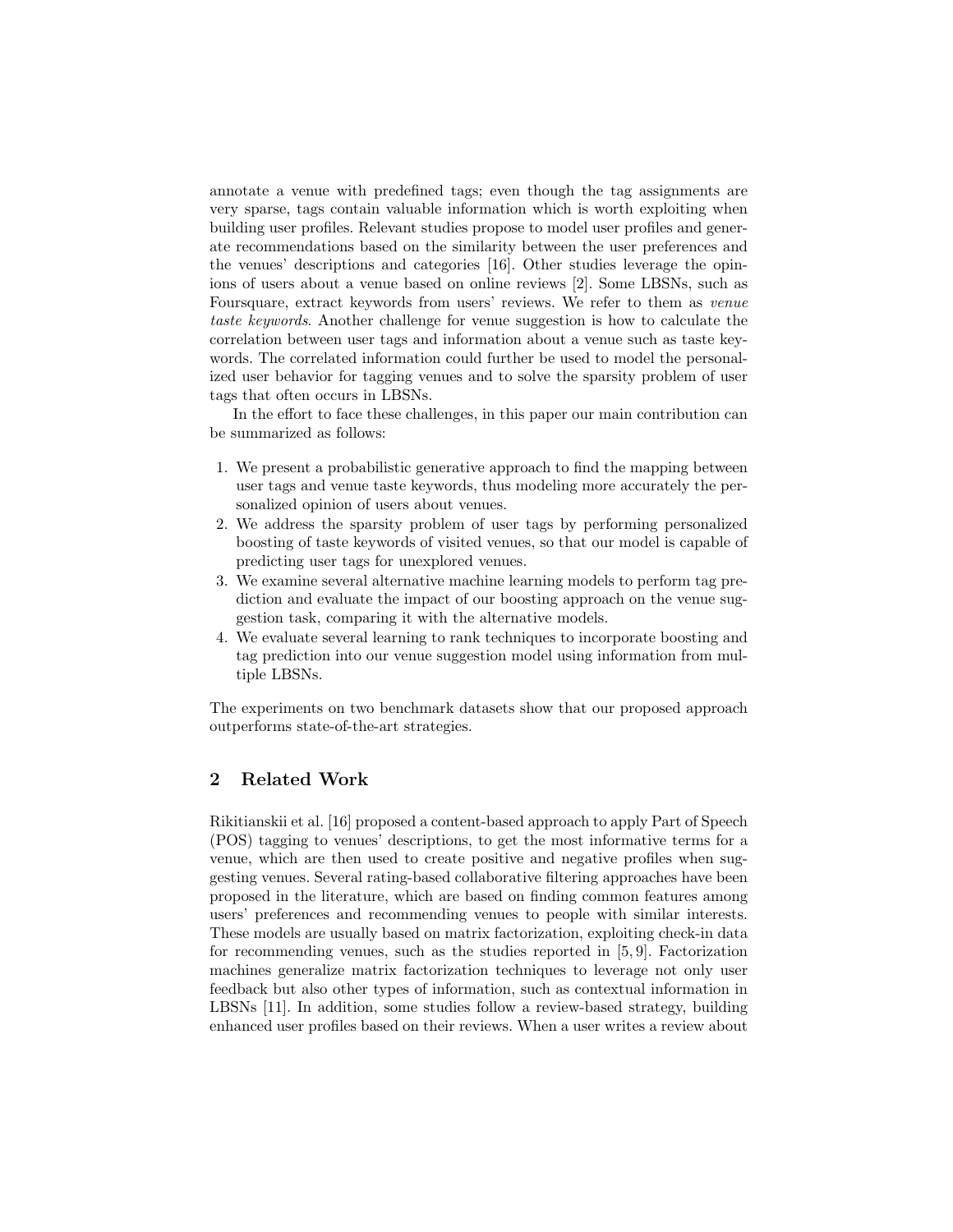

**Fig. 1.** An example of mapping of  $J = 4$  venue taste keywords to  $I = 2$  user tags.

a venue there is a wealth of information which reveals the reasons why that particular user is interested in a venue or not. For example, Chen et al. [4] argued that reviews are helpful to deal with the sparsity problem in LBSNs.

There are also many studies that propose to annotate venues with taste keywords. For instance, He et al. [10] presented a latent-class probabilistic generative model to annotate venues with taste keywords. Ye et al. [17] trained a binary classifier for each venue taste keyword with a set of extracted features so that the trained classifiers can predict the taste keywords for a new venue. There are also other studies which use various types of information such as images and audio to annotate venues, such as the study in [6]. However, none of these studies exploit information from multiple LBSNs.

## 3 Proposed Approach

#### 3.1 Personalized Keyword Boosting

Personalized keyword-tag mapping. We propose a probabilistic framework to map user tags to venue taste keywords in a personalized manner. The goal of the mapping is to find the correlation between venue taste keywords and user tags. The fundamental assumption is that a user opts to assign a particular tag to a venue following a pattern that is related to the venue's content. We assume that a user chooses a particular tag for a particular venue based on its type and/or characteristics. For example, if a user tags a venue with healthy-food because the venue is a vegetarian restaurant, then we expect that the same user will tag other vegetarian restaurants with healthy-food. To model each user's personalized tag mapping, we propose a probabilistic generative model for mapping user tags and venue taste keywords. An example of such mapping is depicted in Figure 1, with a sequence of two user tags and a set of four taste keywords for a venue. Our goal is to identify for each user the most probable mapping of venue taste keywords to user tags.

Given a sequence without repetition of taste keywords  $\mathbf{f}^J = \langle f_1 \dots f_j \dots f_J \rangle$ , we have to compute the sequence of user tags  $\mathbf{t}^I = \langle t_1 \dots t_i \dots t_I \rangle$  for each individual. Notice that  $\mathbf{t}^{I}$  denotes a sequence named  $\mathbf{t}$  whose length is I. Therefore,  $\mathbf{t}^i$  would be of length  $i$   $(\mathbf{t}^i = \langle t_1 \dots t_i \rangle)$ , while  $t_i$  denotes the *i*-th element of a sequence ( $\mathbf{t}^{I}$ ). We aim at finding the sequence of tags, which maximizes  $Pr(\mathbf{t}^{I}|\mathbf{f}^{J})$ :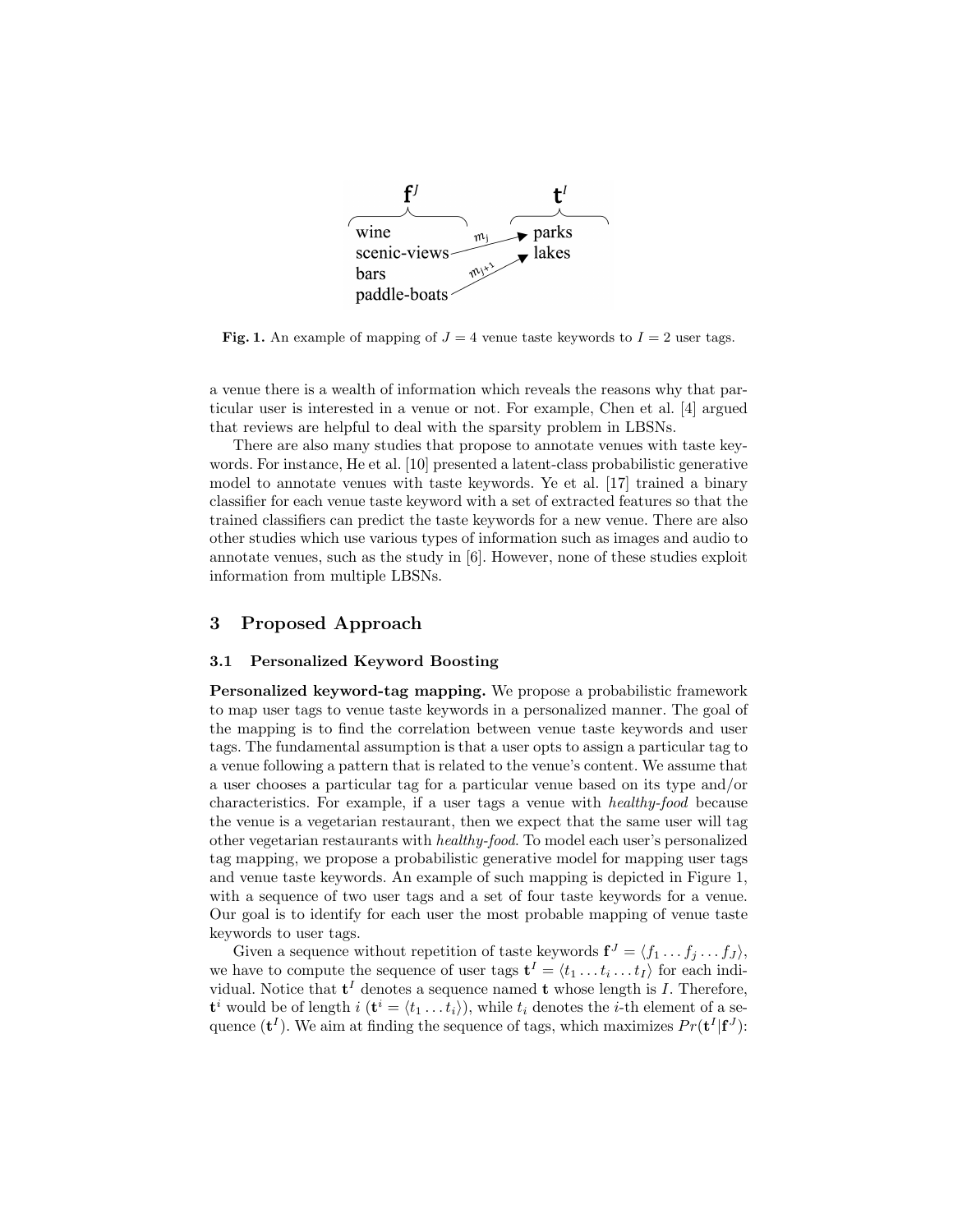$$
\hat{\mathbf{t}}^{I} = \underset{\mathbf{t}^{I}}{\operatorname{argmax}} \{ Pr(\mathbf{t}^{I}|\mathbf{f}^{J}) \} = \underset{\mathbf{t}^{I}}{\operatorname{argmax}} \{ Pr(\mathbf{f}^{J}|\mathbf{t}^{I}) Pr(\mathbf{t}^{I}) \},
$$
\n(1)

where  $Pr(\mathbf{t}^I)$  is the user tag model which assigns a probability to a given sequence of user tags. We consider user tags as independent of each other. Therefore, we rewrite the user tags model as follows:

$$
Pr(\mathbf{t}^{I}) = p(I) \prod_{i=1}^{I} p(t_i | \mathbf{t}^{i-1}, I) = p(I) \prod_{i=1}^{I} p(t_i | I),
$$
\n(2)

where  $\mathbf{t}^{i-1} = \langle t_1 \dots t_{i-1} \rangle$ . We rewrite the probability  $Pr(\mathbf{f}^J | \mathbf{t}^I)$  in Equation 1 by marginalizing it over the latent variable which maps taste keywords to user tags:  $\mathbf{m}^J = \langle m_1 \dots m_j \dots m_J \rangle$ , with  $m_j \in \{1, \dots, I\}$ :

$$
Pr(\mathbf{f}^{J}|\mathbf{t}^{I}) = \sum_{\mathbf{m}^{J}} Pr(\mathbf{f}^{J}, \mathbf{m}^{J}|\mathbf{t}^{I}),
$$
\n(3)

where

$$
Pr(\mathbf{f}^J, \mathbf{m}^J | \mathbf{t}^I) = p(\mathbf{m}^J | \mathbf{t}^I, I, J)p(\mathbf{f}^J | \mathbf{m}^J, \mathbf{t}^I, I, J)
$$
  
=  $p(J | \mathbf{t}^I) \prod_{j=1}^J [p(m_j | \mathbf{m}^{j-1}, J, \mathbf{t}^I, I)p(f_j | \mathbf{f}^{j-1}, \mathbf{m}^J, J, \mathbf{t}^I, I)],$  (4)

where  $\mathbf{m}^{i-1} = \langle m_1 \dots m_{i-1} \rangle$ . In our model, we consider a zero-order dependence for both mappings  $m_j$  and taste keywords  $f_j$ , while  $p(J|\mathbf{t}^I)$  depends only on J. Notice that  $m_j$  only depends on the length of the user tag sequence I and  $f_j$ depends only on its corresponding mapped user tag  $t_{m_j}$ . Therefore, our task is simplified to the estimation of the following probabilities:

$$
Pr(\mathbf{f}^{J}|\mathbf{t}^{I}) = p(J) \sum_{\mathbf{m}^{J}} \prod_{j=1}^{J} p(m_j|I) p(f_j|t_{m_j}).
$$
\n(5)

Parameter estimation based on EM. To solve the parameter estimation problem of Equation 5, we follow the Maximum Likelihood (ML) criterion subject to the constraint  $\sum_{f} p(f|t) = 1$ , for each user tag t. To transform the constrained optimization problem to an unconstrained one, we use Lagrange multipliers. However, given that we have unobservable variables in our model (Equation 3), there is no closed-form solution. According to the Expectation-Maximization (EM) algorithm, we adopt an iterative algorithm to estimate the parameters of our model. In the first step the model parameters are randomly initialized, while in the second step the initial model is used to optimize the model parameters. This process is repeated until the algorithm convergences.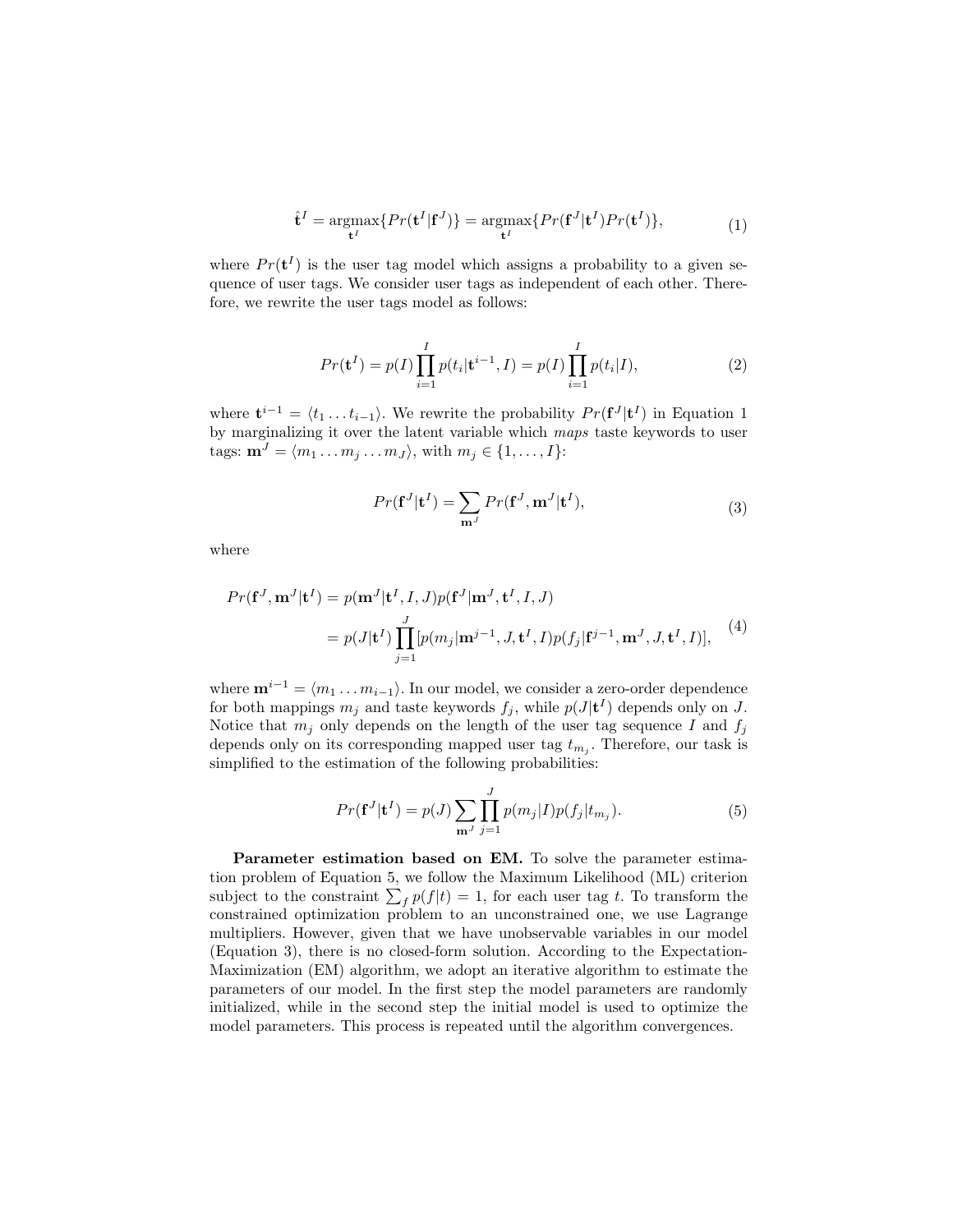**Boosting taste keywords.** Let  $\mathbf{f}^I = \langle f_1 \dots f_I \rangle$  be the set of taste keywords of a venue and  $\hat{\mathbf{f}} \in \mathbf{f}^I$  be the set of venue taste keywords which are mapped to user tags. According to our probabilistic approach, we consider that  $\hat{f}$  correlates to the user's interest more than the other venue taste keywords. Hence, we boost  $\hat{\mathbf{f}}$ to model the user's interests. This helps us to address the data sparsity problem (see Section 1). The personalized boosted venue taste keywords are used for venue suggestion (see Section 3.2).

Predicting user tags - alternative models. We also examine three alternative models for predicting user tags, where we use the statistical mapping (m) between user tags and venue taste keywords to train a model and predict the user tags for a new venue. Given a list of taste keywords of a new venue, each alternative model predicts the most likely list of user tags. We examine the following models:

- M1. In this model, we follow the ML criterion for Equation 1 to find  $\hat{\mathbf{t}}^I$  as described in Section 3.1.
- M2. Assume that we have  $N$  sample pairs of user tags and venue taste keywords for each user:  $S = \{(\mathbf{f}_{(1)}, \mathbf{t}_{(1)}), \ldots, (\mathbf{f}_{(n)}, \mathbf{t}_{(n)}), \ldots, (\mathbf{f}_{(N)}, \mathbf{t}_{(N)})\}$ . We calculate N corresponding mappings:  $M = {\mathbf{m}_{(1)}, \ldots, \mathbf{m}_{(n)}, \ldots, \mathbf{m}_{(N)}}$ . M is then used to train a tagging model which is used to predict user tags for a new venue. In this model, we adopt Conditional Random Fields (CRF) [13] to predict user tags.
- M3. This model is similar to M2. We adopt a SVM-based tagging model [12] instead of CRF to predict user tags.

#### 3.2 Venue Suggestion based on Multiple LBSNs

In this section, we briefly explain our method for performing venue suggestion, exploiting the scores from multiple LBSNs. We describe two sets of scores, the frequency and review-based scores, and show how to combine them to produce the final venue ranking using several learning to rank techniques.

Frequency-based scores. Frequency-based scores are based on the assumption that a user visits the venues that she likes more frequently than others and rates them positively<sup>3</sup>. We create positive and negative profiles based on contents of venues that a user has visited and calculate their corresponding normalized frequencies. A new venue is then compared with the user's profiles and we compute a similarity score. For simplicity, we only explain how to calculate the frequency-based score using venue categories. The method can be easily generalized to calculate the score for other types of information.

Given a user u and her history of rated venues  $h_u = \{v_1, \ldots, v_n\}$ , each venue has a corresponding list of categories  $C(v_i) = \{c_1, \ldots, c_k\}$ . We define the user category profile as follows:

Definition 1. A Positive-Category Profile is the set of all unique categories belonging to venues that user u has previously rated positively. A **Negative-**Category Profile is defined analogously for venues that are rated negatively.

<sup>&</sup>lt;sup>3</sup> We consider reviews with rating [4, 5] as positive, 3 as neutral, and [1, 2] as negative.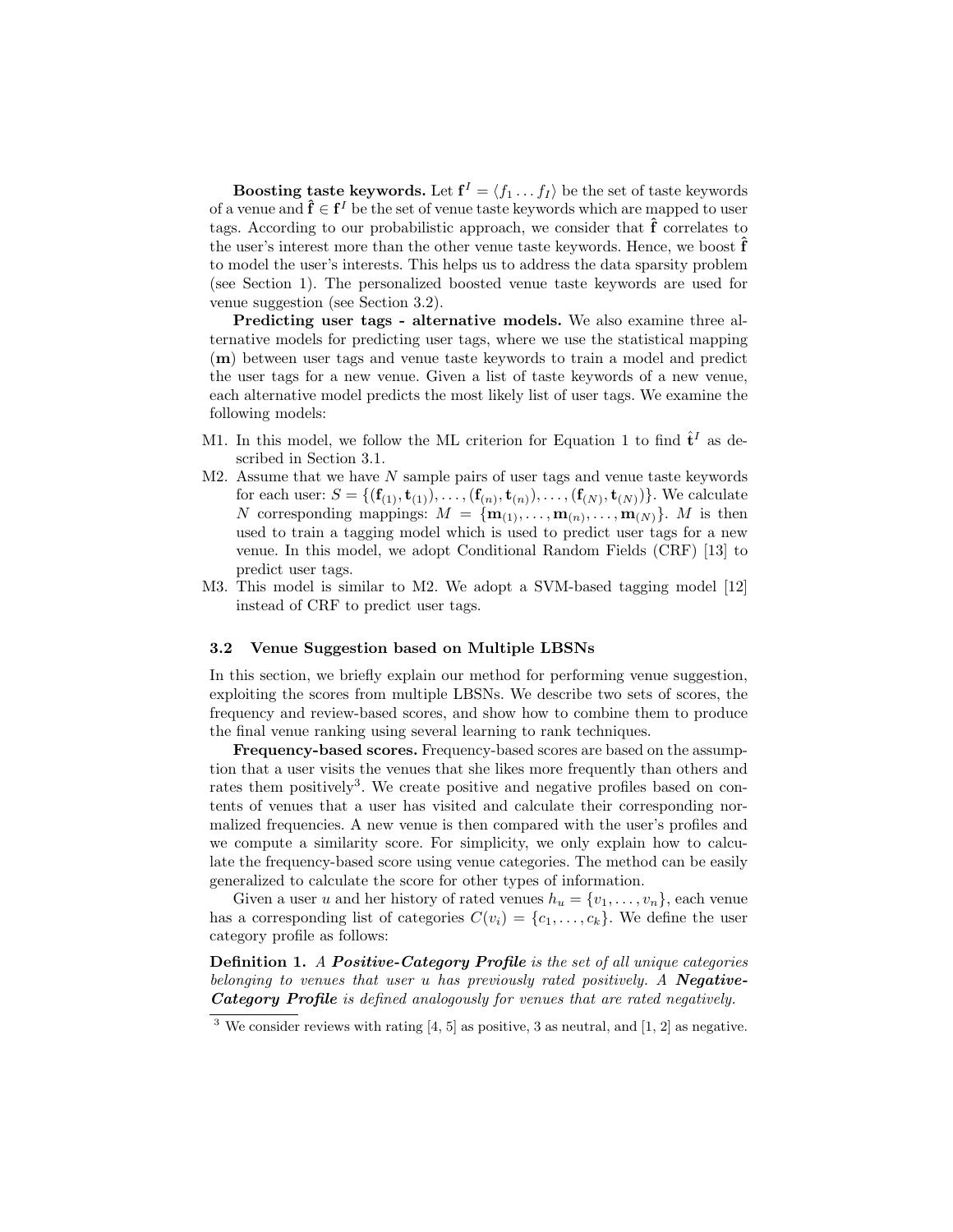We assign a user-level normalized frequency value to each category in the positive/negative category profile. The user-level normalized frequency for a positive/negative category profile is defined as follows:

Definition 2. A User-level Normalized Frequency for an item (e.g., category) in a profile (e.g., positive-category profile) for user u is defined as:

$$
\mathrm{cf}_{u}^{+}(c_{i}) = \frac{\sum_{v_{k} \in h_{u}^{+}} \sum_{c_{j} \in C(v_{k}), c_{j} = c_{i}} 1}{\sum_{v_{k} \in h_{u} \sum_{c_{j} \in C(v_{k})} 1},
$$

where  $h_u^+$  is the set venues that users u has rated positively. A user-level normalized frequency for negative category profile,  $cf_u^-$ , is calculated analogously.

Based on Definitions 1 and 2 we create positive/negative category profiles for each user. Let  $u$  be a user and  $v$  be a candidate venue, then the category-based similarity score  $S_{cat}(u, v)$  is calculated as follows:

$$
S_{cat}(u, v) = \sum_{c_i \in C(v)} cf_u^+(c_i) - cf_u^-(c_i).
$$
 (6)

We use Equation 6 to calculate a venue taste keyword score  $(S_{k \neq y})$ . As for boosting, for each user we generate positive and negative boosted venue taste keyword profiles following Definition 1 considering only the venue taste keywords that are mapped to user tags. Then, we calculate the frequency-based score for boosted keywords  $(S_{boost})$  according to Definition 2 and Equation 6.

We follow Definitions 1 and 2 to create positive and negative user-tag profiles for each user. The profiles contain user tags that each user has assigned to previously visited venues. However, since a new venue does not come with userassigned tags, we predict user tags utilizing the alternative models of ML, CRF or SVM and consider them as user tags for the venue. We calculate a frequencybased score for the user tags predicted by ML, CRF or SVM similar to Equation 6 and refer to them as  $S_{lm}$ ,  $S_{crf}$  and  $S_{sum}$ , respectively.

Review-based score. To better understand the reasons a user gives a positive/negative rating to a venue, we need to dig into the reviews associated with the venue and examine what other users say about that same venue. We assume that if a user rated a venue positively, then she shares the same opinions with all other users who also gave a positive rating to that place. The same assumption also holds for negative ratings.

We adopt a binary classifier per user to learn why she likes/dislikes venues and to assign a score for a new venue<sup>4</sup>. The binary classifier is trained using the reviews from the venues a particular user has visited before. We use the positive training samples which are extracted from the positive reviews of liked example suggestions, and negative samples which are from the negative reviews of disliked example suggestions, analogously. Since the users' reviews may contain a lot of

<sup>4</sup> An alternative to binary classification would be a regression model, but in this case it is inappropriate due to the data sparsity, that degrades the accuracy of venue suggestion.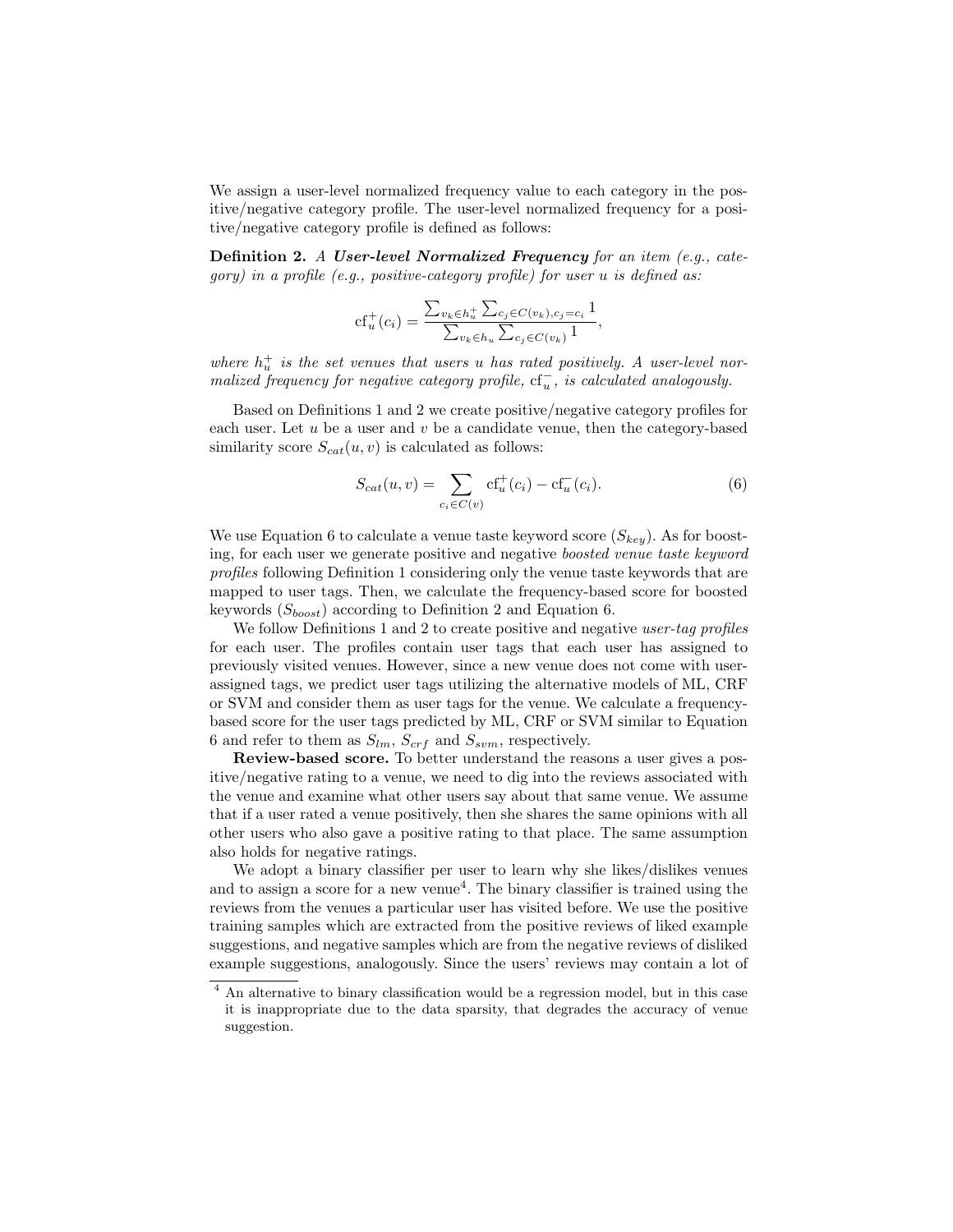noise and off-topic terms, we calculate a TF-IDF score and use it as the feature vector for training the classifier. As classifier we use Support Vector Machine (SVM) [7] and consider the value of the SVM's decision function as the score  $(S_{rev})$  since it approximates how relevant a venue is to a user profile.

Personalized venue ranking. Summarizing, our proposed model consists of the following scores  $S_{cat}$ ,  $S_{key}$ ,  $S_{rev}$ , and  $S_{boost}$  and is denoted as PK-Boosting (Personalized venue taste Keyword Boosting). After calculating the scores (Section 3.1) we combine them to produce a final ranking. We adopt several learning to rank<sup>5</sup> techniques for this purpose as they have proven to be effective before [14]. In particular, we examine the following learning to rank techniques: MART, RankNet, RankBoost, AdaRank, CoordinateAscent, LambdaMART, ListNet, and RandomForest. Regarding the three alternative models, we replace  $S_{boost}$  with the three other scores for each model as follows:  $S_{lm}$  for UT-ML (User Tag prediction using ML),  $S_{crf}$  for UT-CRF, and  $S_{sym}$  for UT-SVM.

## 4 Experimental Evaluation

#### 4.1 Setup

Datasets. We evaluate our approach on two benchmark datasets, published by the Text REtrieval Conference (TREC). The datasets are those used in the Batch Experiments/Phase 2 of the TREC Contextual Suggestion Track 2015 [8] and 2016<sup>6</sup>. We denote them as TREC2015 and TREC2016, respectively. The task was to rerank a list of candidate venues in a new city for a user given her history of venue preferences in other cities. For both datasets each user has visited from 30 to 60 venues in one or two cities. Each user may have tagged venues to explain why she likes a venue. We crawled Yelp and Foursquare to get more information about venues, such as reviews and taste keywords. More in details, for each venue in the dataset, we created a query from the venue's name and location to find the corresponding Yelp and Foursquare profiles. To avoid noises in the dataset, we further verified the title and location of each result. The crawled data from both LBSNs have a big overlap. Yelp is crawled mainly for reviews, whereas Foursquare mainly for venue taste keywords. More details can be found in Table 1.

Evaluation protocol. To perform a fair comparison, we use the official evaluation protocol and metrics of TREC for this task which are P@5 (precision at 5), nDCG@5 (Normalized Discounted Cumulative Gain at 5), and MRR (Mean Reciprocal Rank). As P@5 is considered the main metric for TREC2015, we also consider it as the main evaluation metric for our work. We conduct a 5-fold cross validation on the training data to tune our model.

Compared methods. We consider our previous work [1] which is the best performing model of TREC 2015 as our baseline and denote it as Baseline.

<sup>&</sup>lt;sup>5</sup> We use the implementation of learning to rank named RankLib:: https://sourceforge.net/p/lemur/wiki/RankLib/

<sup>6</sup> https://sites.google.com/site/treccontext/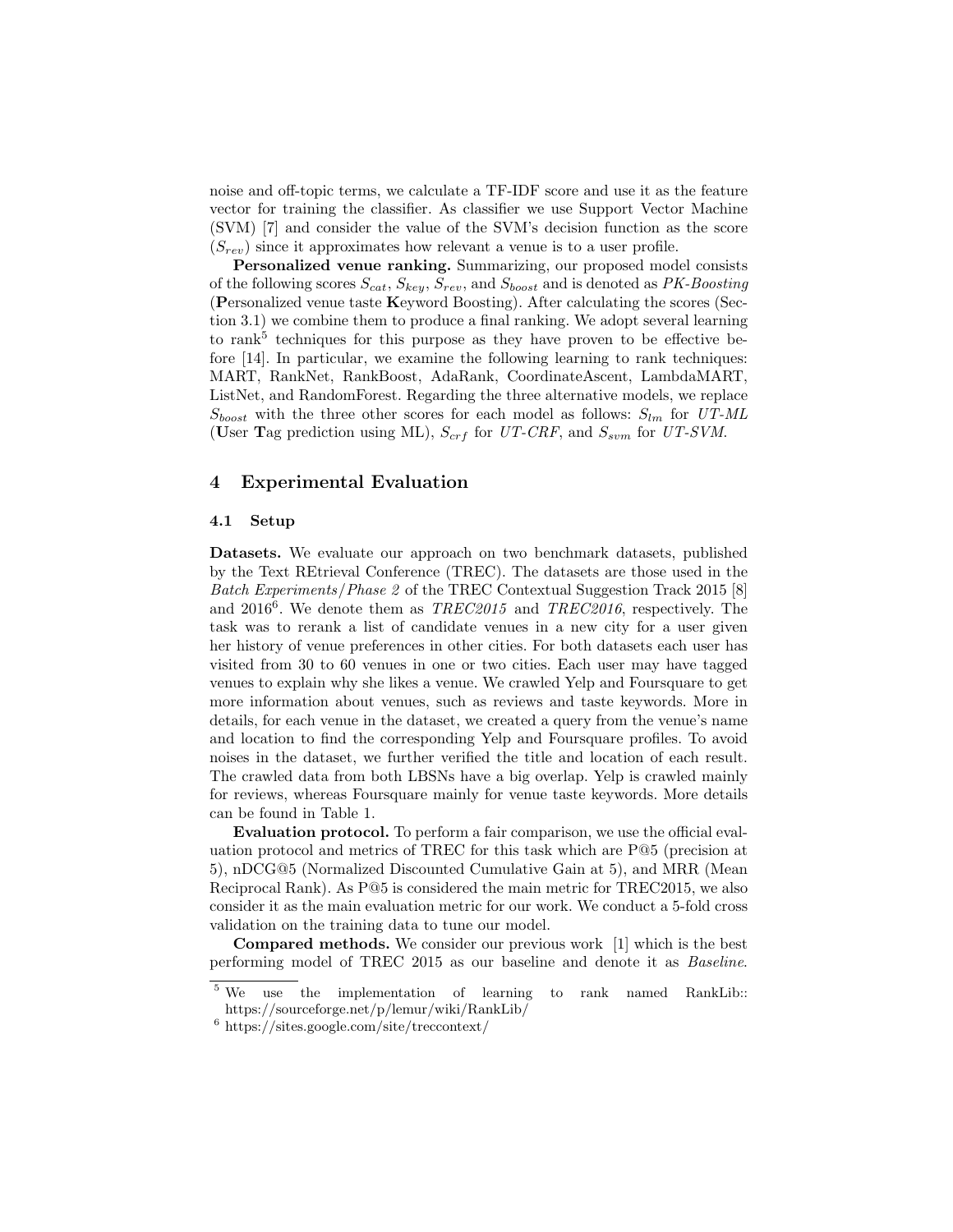|                                          | TREC2015 TREC2016 |        |
|------------------------------------------|-------------------|--------|
| Number of users                          | 211               | 442    |
| Number of venues                         | 8,794             | 18,808 |
| Number of venues crawled from Yelp       | 6,290             | 13,604 |
| Number of venues crawled from Foursquare | 5,534             | 13,704 |
| Average reviews per venue                | 117.34            | 66.82  |
| Average categories per venue             | 1.63              | 1.57   |
| Average taste keywords per venue         | 8.73              | 7.89   |
| Average user tags per user               | 1.46              | 3.61   |
| Number of distinct user tags             | 186               | 150    |

Table 1. Statistical details of datasets

Baseline extracts information from different LBSNs and uses them to calculate two sets of scores based on: 1) user reviews and 2) venue content. The scores are then combined using linear interpolation. We choose this baseline for two reasons, firstly because it is the best performing run of TREC 2015, and secondly, because it also utilizes scores calculated from different LBSNs. We also compare our approach with the 3 alternative models of UT-ML, UT-CRF and UT-SVM, based on which the user tags can be predicted for a new venue (see Section 3.1).

#### 4.2 Results

Performance evaluation against compared methods. Tables 2 and 3 demonstrate the performance of our approach against competitors for the TREC2015 and TREC2016 datasets, respectively. For each model we adopt the best performing learning to rank technique (see Tables 4 and 5), where the best learning to rank technique for PK-Boosting is ListNet [3]. Tables 2 and 3 show that PK-Boosting outperforms the competitors with respect to the three evaluation metrics. This shows that the proposed approach for boosting venue taste keywords improves the performance of venue suggestion. This happens because PK-Boosting solves the data sparsity problem, while at the same time it aids the ranking technique by capturing user preferences more accurately. The models UT-ML, UT-CRF and UT-SVM introduce a prediction error, when predicting user tags for a new venue, which is then propagated to venue ranking and subsequently degrades the models' performances.

Impact of number of visited venues. Figure 2 reports P@5 of all models on TREC2015 and TREC2016. In this set of experiments, we vary the number of venues to map the taste keywords to the user tags. We calculate the scores of Section 3 with different number of venues and train the ranking model. Figure 2 shows that PK-Boosting achieves the highest accuracy, when compared with other models for all different number of venues. This result indicates that PK-Boosting is less prone to noise when the training set is smaller, whereas the prediction models ML and SVM are not very well trained using such a small training set. In fact, their performance is worse with smaller training sets.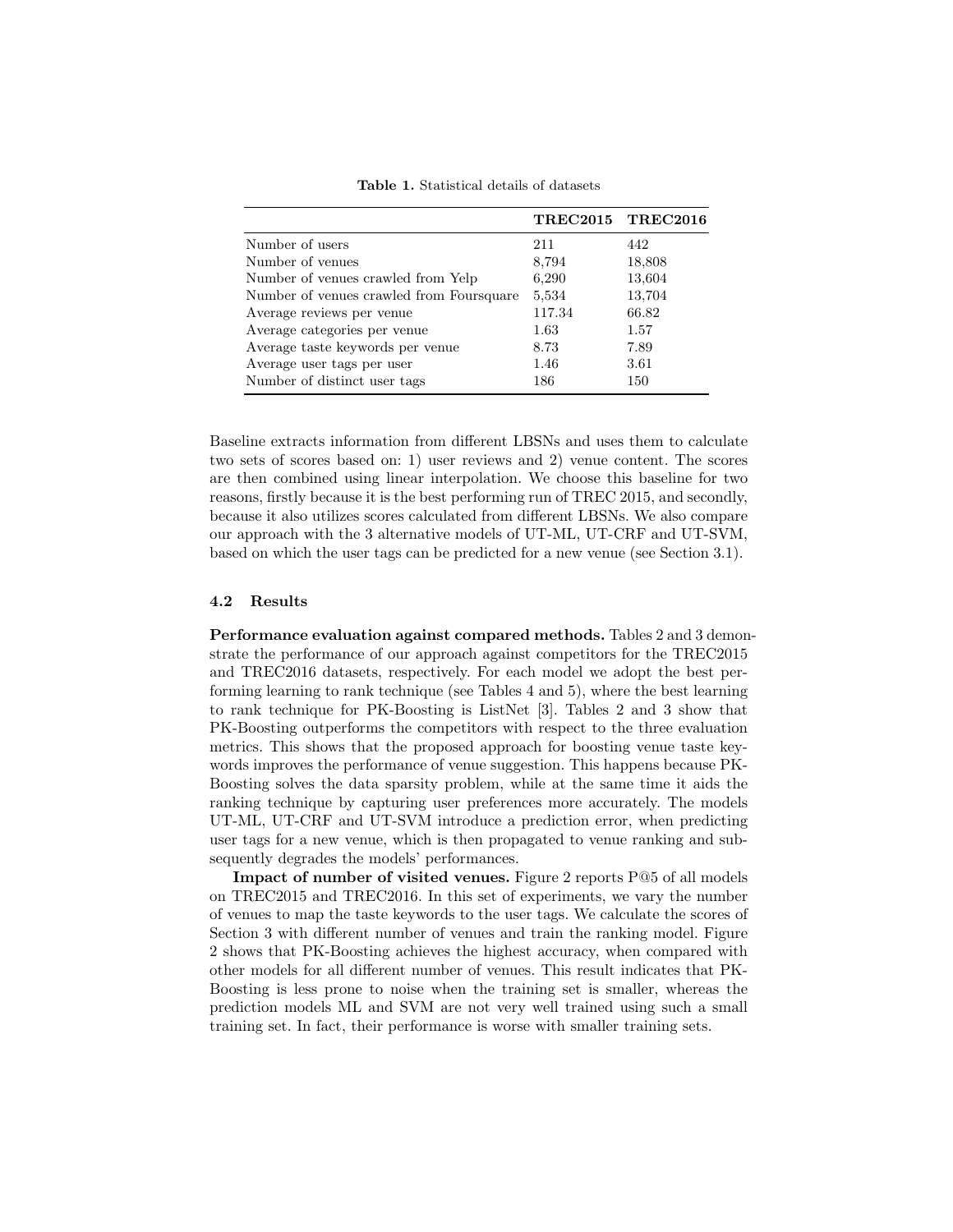Table 2. Performance evaluation on TREC2015. Bold values denote the best scores, significant for  $p < 0.05$  in paired t-test.  $\Delta$  values (%) express the relative improvement, compared to the Baseline method. For each model we report the scores using the best learning to rank technique (Table 4).

|             | P@5                  | $\Delta(\%)$ | nDCG@5              | $\Delta(\%)$ | MRR                 | $\Delta(\%)$ |
|-------------|----------------------|--------------|---------------------|--------------|---------------------|--------------|
| Baseline    | $.5858 {\pm} .0073$  | $\sim$       | $.6055 \pm .0061$   | $\sim$       | $.7404 {\pm} .0055$ |              |
| UT-ML       | $.6114 \pm .0048$    | 4.37         | $.6241 + .0029$     | 3.07         | $.7380 \pm .0023$   | $-0.32$      |
| UT-CRF      | $.6161 \pm .0041$    | 5.17         | $.6212 \pm .0043$   | 2.59         | $.7302 \pm .0016$   | $-1.38$      |
| UT-SVM      | $.6152 \pm .0058$    | 5.02         | $.6256 {\pm} .0033$ | 3.31         | $.7419 {\pm} .0014$ | 0.20         |
| PK-Boosting | $0.6190 {\pm} .0044$ | 5.67         | $.6312 {\pm} .0031$ | 4.24         | $.7610 + .0015$     | 2.78         |

Table 3. Performance evaluation on TREC2016. For each model we report the scores using the best learning to rank technique (Table 5).

|             | P@5                 | $\Delta(\%)$ | nDCG@5            | $\Delta(\%)$ | MRR                 | $\Delta(\%)$ |
|-------------|---------------------|--------------|-------------------|--------------|---------------------|--------------|
| Baseline    | $.4656 {\pm} .0064$ | $\sim$       | $.3055 \pm .0059$ | $\sim$       | $.5975 {\pm} .0050$ |              |
| UT-ML       | $.4852 \pm .0036$   | 4.21         | $.3239 \pm .0046$ | 6.02         | $.5824 {\pm} .0010$ | $-2.23$      |
| UT-CRF      | $.4820 {\pm} .0056$ | 3.52         | $.3153 \pm .0038$ | 3.21         | $.6214 + .0013$     | 4.31         |
| UT-SVM      | .4918±.0038         | 5.62         | $.3259 \pm .0044$ | 6.68         | $.6338 \pm .0018$   | 6.40         |
| PK-Boosting | $.4951 {\pm} .0046$ | 6.36         | $.3259 + .0032$   | 6.68         | $.6480 {\pm} .0015$ | 8.78         |

Table 4. Effect on P@5 for different learning to rank techniques in TREC2015. Bold values denote the best learning to rank technique per model.

|                  | UT-ML             | UT-CRF              | UT-SVM            | PK-Boosting         |
|------------------|-------------------|---------------------|-------------------|---------------------|
| MART             | $.5829 + .0026$   | $.5915 + .0030$     | $.5886 + .0028$   | $.5943 + .0024$     |
| RankNet          | $.6114 + .0048$   | $.6104 + .0039$     | $.6085 + .0044$   | $.6072 \pm .0027$   |
| <b>RankBoost</b> | $.5934 + .0029$   | $.6019 + .0036$     | $.6019 + .0039$   | $.6038 \pm .0031$   |
| AdaRank          | $.6028 \pm .0054$ | $.6009 + .0062$     | $.6038 + .0048$   | $.5782 \pm .0067$   |
| CoordinateAscent | $.5924 + .0044$   | $.5858 {\pm} .0048$ | $.5848 \pm .0036$ | $.5896 {\pm} .0063$ |
| LambdaMART       | $.5962 \pm .0018$ | $.5991 \pm .0027$   | $.5981 \pm .0017$ | $.6066 \pm .0034$   |
| ListNet          | $.5991 \pm .0036$ | $.6161 + .0041$     | $.6152 + .0058$   | $.6190 {\pm} .0044$ |
| RandomForests    | $.5736 \pm .0043$ | $.5877 \pm .0062$   | $.5810 \pm .0061$ | $.5870 \pm .0043$   |

Table 5. Effect on P@5 for different learning to rank techniques in TREC2016.

|                      | UT-ML               | $UT-CRF$          | UT-SVM          | PK-Boosting       |
|----------------------|---------------------|-------------------|-----------------|-------------------|
| <b>MART</b>          | $.4525 {\pm} .0027$ | $.3788 \pm .0030$ | $.3869 + .0025$ | $.4131 \pm .0029$ |
| RankNet              | $.4820 \pm .0042$   | $.3672 \pm .0034$ | $.4918 + .0038$ | $.4754 \pm .0039$ |
| <b>RankBoost</b>     | $.4000 + .0025$     | $.3574 + .0020$   | $.3574 + .0027$ | $.3574 \pm .0022$ |
| AdaRank              | $.4557 + .0064$     | $.4557 + .0050$   | $.4557 + .0062$ | $.4557 \pm .0059$ |
| CoordinateAscent     | $.4656 + .0039$     | $.4721 + .0053$   | $.4689 + .0048$ | $.4787 \pm .0053$ |
| LambdaMART           | $.4852 {\pm} .0036$ | $.4557 \pm .0018$ | $.4492 + .0028$ | $.4820 \pm .0025$ |
| ListNet              | $.4754\pm.0050$     | $.4820 + .0056$   | $.4852 + .0038$ | $.4951 + .0046$   |
| <b>RandomForests</b> | $.4164 + .0060$     | $.4033 + .0051$   | $.4197 + .0057$ | $.3924 + .0044$   |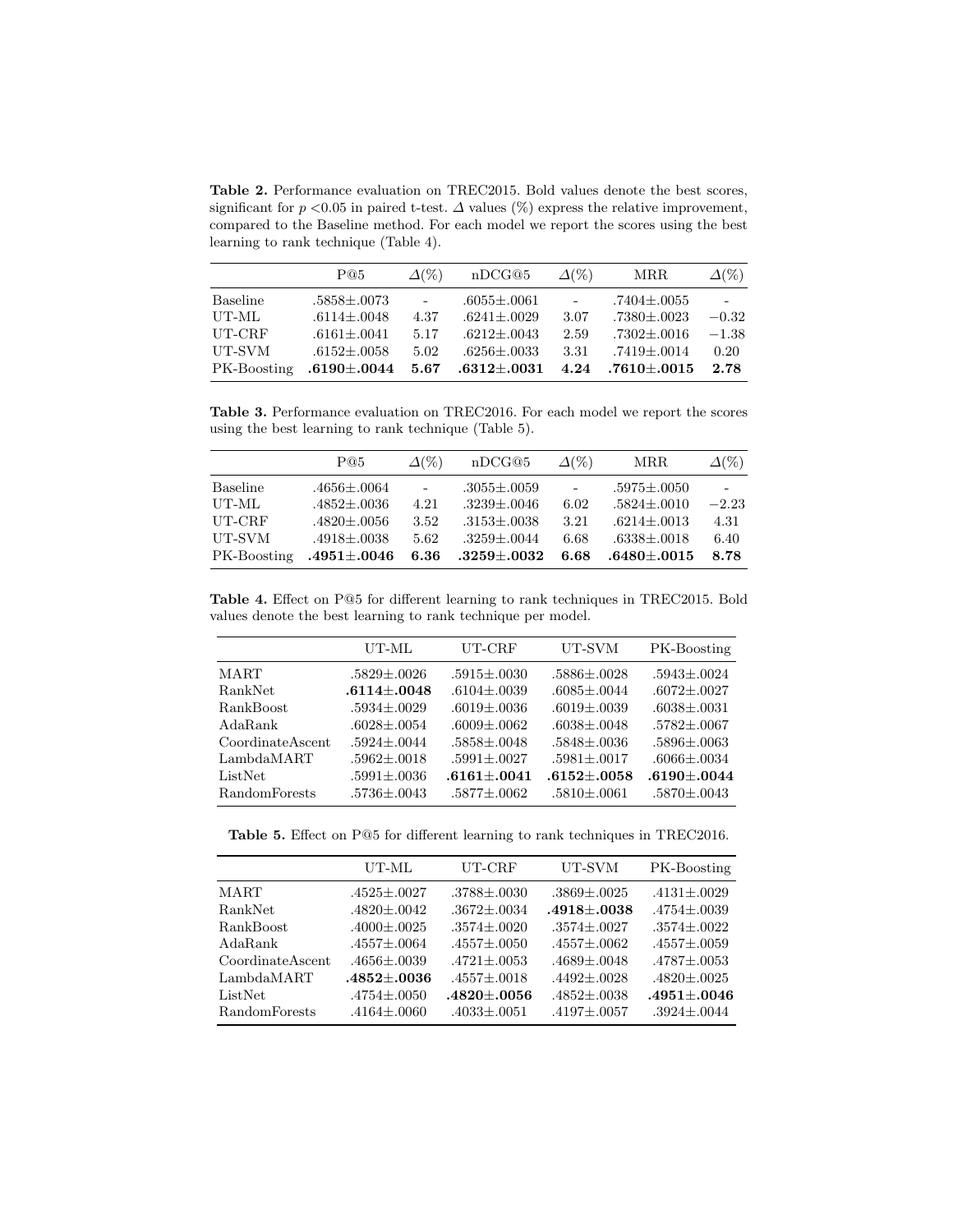

Fig. 2. Effect on P@5 by varying the number of venues that each user has visited for (a) TREC2015 and (b) TREC2016.

Using information from multiple LBSNs. Tables 6 and 7 evaluate the performance of the examined models after removing information from the different LBSNs. In this set of experiments, we report the relative drop in performance of different models when using information from the two different LBSNs. As we can see in almost all cases we observe a drop in the performance when a source of information is removed from the model. The average drop for TREC2015 is  $-4.96\%$  and for TREC2016 is  $-10.59\%$  which confirms the effectiveness of exploiting information from different LBSNs. This indicates that using multimodal information from different LBSNs is a key to improve venue suggestion. For all different runs, the winning method is the proposed PK-Boosting approach, that uses a combination of information from both Foursquare and Yelp.

## 5 Conclusion

In this study, we presented a probabilistic generative model to map user tags to venue taste keywords. The resulted mapping allows to exploit several techniques to address the data sparsity problem for venue suggestion. We studied two directions: 1) the proposed PK-boosting model to boost venue taste keywords and 2) three alternative models to predict user tags for new venues. In addition, we explained how to incorporate the new information into a venue suggestion approach, calculating different scores from information from multiple LBSNs. Following learning to rank strategies, the final venue suggestion ranking is performed based on the computed scores. The experimental results on two benchmark datasets demonstrate that our approach beats state-of-the-art strategies. This confirms that the proposed approach, PK-Boosting, solves the data sparsity problem and captures user preferences more accurately. As future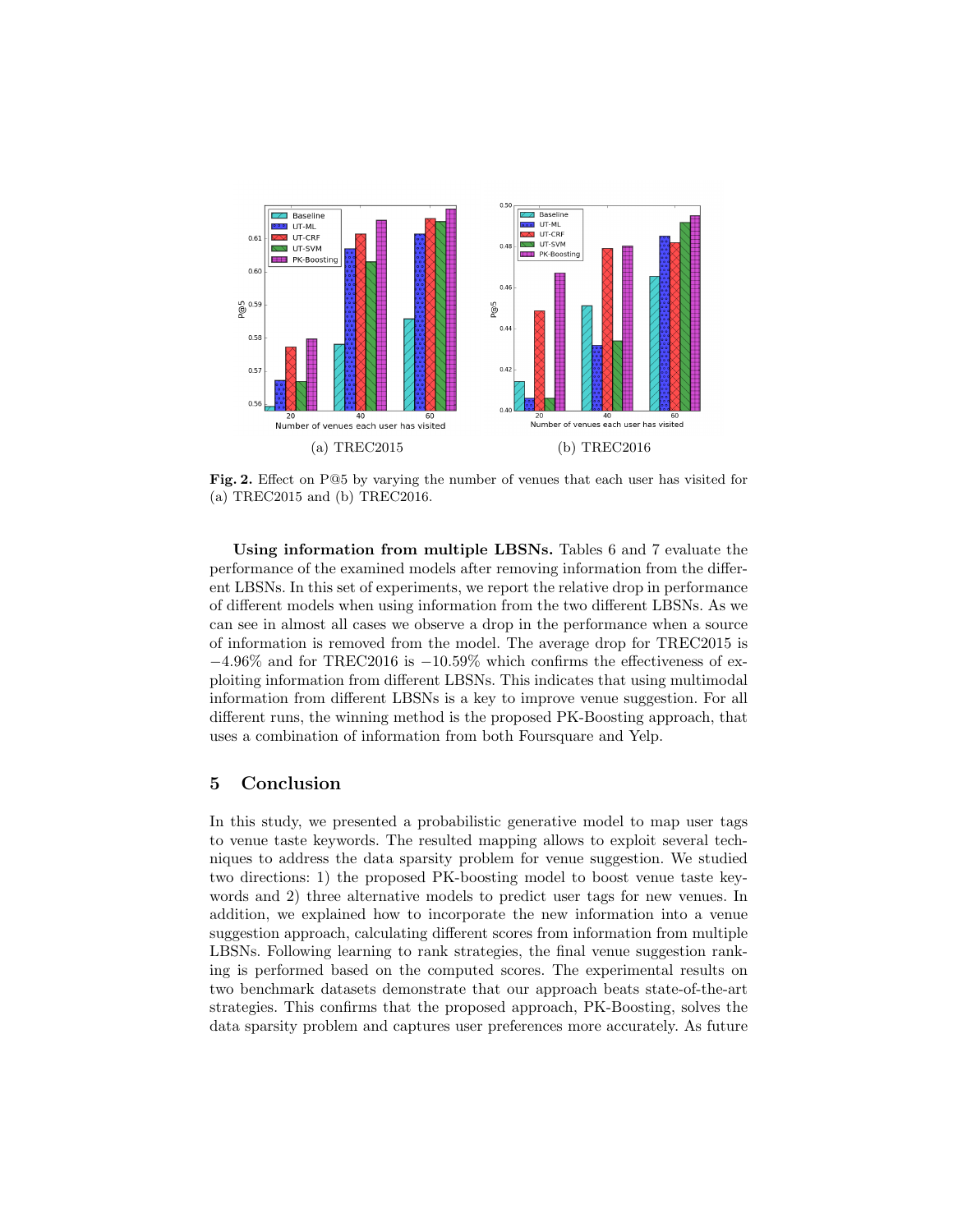Table 6. Performance evaluation after removing information provided by Foursquare (F) and Yelp (Y) in the TREC2015 dataset.  $\Delta$  values (%) express the relative drop, compared to the performance that each model has when using information from the two different LBSNs. (Average drop= −4.96%)

|             | F           | Y           | P@5                                                           | $\Delta(\%)$                         | nDCG@5                                                          | $\Delta(\%)$                                    | <b>MRR</b>                                                        | $\Delta(\%)$                                    |
|-------------|-------------|-------------|---------------------------------------------------------------|--------------------------------------|-----------------------------------------------------------------|-------------------------------------------------|-------------------------------------------------------------------|-------------------------------------------------|
| Baseline    | ✓<br>✓<br>х | ✓<br>х<br>✓ | $.5858 \pm .0073$<br>$.5649 \pm 0.0057$<br>$.5697 \pm .0068$  | $\overline{a}$<br>$-3.57$<br>$-2.75$ | $.6055 \pm .0061$<br>$.5860 \pm .0062$<br>$.5917 {\pm} .0056$   | $\overline{\phantom{a}}$<br>$-3.22$<br>$-2.28$  | $.7404 \pm 0.0055$<br>$.7263 \pm .0060$<br>$.7341 \pm .0051$      | $-1.90$<br>$-0.85$                              |
| UT-ML       | ✓<br>✓<br>х | ✓<br>х<br>✓ | $.6114 {\pm} .0048$<br>$.5213 \pm .0029$<br>$.5621 \pm .0044$ | $-14.73$<br>$-8.06$                  | $.6241 \pm .0029$<br>$.5220 {\pm} .0043$<br>$.5653 \pm .0035$   | $\overline{\phantom{a}}$<br>$-16.35$<br>$-9.42$ | $.7380 {\pm} .0023$<br>$.6401 {\pm} .0021$<br>$.6752 {\pm} .0017$ | $\overline{\phantom{a}}$<br>$-13.26$<br>$-8.51$ |
| UT-CRF      | ✓<br>✓<br>х | ✓<br>х<br>✓ | $.6161 \pm .0041$<br>$.5621 \pm .0023$<br>$.5991 \pm .0029$   | $-8.76$<br>$-2.75$                   | $.6212 \pm .0043$<br>$.5826 {\pm} .0017$<br>$.6138 {\pm} .0037$ | $-6.21$<br>$-1.19$                              | $.7302 {\pm} .0016$<br>$.7226 {\pm} .0027$<br>$.7388 \pm .0029$   | $-1.04$<br>1.17                                 |
| UT-SVM      | ✓<br>✓<br>х | ✓<br>х<br>✓ | $.6152 \pm .0058$<br>$.5640 {\pm} .0040$<br>$.6047 \pm .0037$ | $-8.32$<br>$-1.71$                   | $.6256 \pm .0033$<br>$.5858 {\pm} .0035$<br>$.6173 \pm .0025$   | $-6.36$<br>$-1.33$                              | $.7419 \pm .0014$<br>$.7277 {\pm} .0039$<br>$.7413 {\pm} .0026$   | $\overline{\phantom{a}}$<br>$-1.91$<br>$-0.08$  |
| PK-Boosting | ✓<br>✓<br>х | ✓<br>х<br>✓ | $.6190 + .0044$<br>$.5630 \pm .0039$<br>$.5934 \pm .0013$     | $-9.05$<br>$-4.13$                   | $.6312 {\pm} .0031$<br>$.5902 \pm .0045$<br>$.6142 \pm .0014$   | $-6.50$<br>$-2.69$                              | $.7610 {\pm} .0015$<br>$.7458 \pm 0.0026$<br>$.7518 \pm .0013$    | $-1.99$<br>$-1.21$                              |

Table 7. Performance evaluation after removing information provided by Foursquare (F) and Yelp (Y) in the TREC2016 dataset. (Average drop=  $-10.59\%$ )

|                 | F | Y            | P@5                 | $\Delta(\%)$ | nDCG@5              | $\Delta(\%)$      | <b>MRR</b>           | $\Delta(\%)$ |
|-----------------|---|--------------|---------------------|--------------|---------------------|-------------------|----------------------|--------------|
| <b>Baseline</b> |   | ✓            | $.4656 + .0064$     |              | $.3055 \pm .0059$   | ÷,                | $.5975 \pm .0050$    |              |
|                 |   | Х            | $.3967 \pm .0053$   | $-14.8$      | $.2572 \pm .0061$   | $-15.81$          | $.5916 {\pm} .0052$  | $-0.99$      |
|                 | х | ✓            | $.4525 \pm .0051$   | $-2.81$      | $.2921 \pm .0058$   | $-4.39$           | $.5736 {\pm} .0060$  | $-4.00$      |
| UT-ML           |   | ✓            | $.4852 {\pm} .0036$ |              | $.3239 \pm .0046$   | $\sim$            | $.5824 {\pm} .0010$  |              |
|                 |   | Х            | $.4557 \pm .0017$   | $-6.08$      | $.3078 {\pm} .0026$ | $-4.97$           | $.6458 {\pm} .0037$  | 10.89        |
|                 | х | $\checkmark$ | $.4525 \pm .0037$   | $-6.74$      | $.2971 \pm .0033$   | $-8.27$           | $.6107 {\pm} .0017$  | 4.86         |
| UT-CRF          |   | ✓            | $.4820 {\pm} .0056$ |              | $.3153 \pm .0038$   | $\sim$            | $.6214 \pm .0013$    |              |
|                 |   | х            | $.3475 \pm .0045$   | $-27.91$     | $.2213 {\pm} .0030$ | $-29.81$          | $.4869 {\pm} .0024$  | $-21.65$     |
|                 | х | ✓            | $.4689 \pm .0018$   | $-2.72$      | $.3162 {\pm} .0051$ | 0.29              | $.6254 \pm .0021$    | 0.64         |
| UT-SVM          | ✓ | ✓            | $.4918 \pm .0038$   |              | $.3259 \pm .0044$   | $\qquad \qquad -$ | $.6338 {\pm} .0018$  |              |
|                 |   | х            | $.3508 \pm .0042$   | $-28.67$     | $.2350 \pm .0035$   | $-27.89$          | $.5358 {\pm} .0036$  | $-15.46$     |
|                 | х | ✓            | $.3836 {\pm} .0043$ | $-22.01$     | $.2559 \pm .0021$   | $-21.48$          | $.5315 \pm .0038$    | $-16.14$     |
| PK-Boosting     | ✓ | ✓            | $.4951 {\pm} .0046$ |              | $.3259 {\pm} .0032$ |                   | $0.6480 {\pm} .0015$ |              |
|                 | ✓ | х            | $.4459 \pm .0044$   | $-9.94$      | $.3000 \pm .0016$   | $-7.95$           | $.6025 \pm .0017$    | $-7.02$      |
|                 | х |              | $.4557 \pm .0020$   | -7.96        | $.2979 \pm .0035$   | $-8.59$           | $.5960 {\pm} .0019$  | $-8.02$      |

work, we plan to extend our model to capture the time dimension and perform time-aware venue suggestion, an important issue in LBSNs [15].

Acknowledgements. This work was partially supported by the Swiss National Science Foundation (SNSF) under the project "Relevance Criteria Combination for Mobile IR (RelMobIR)".